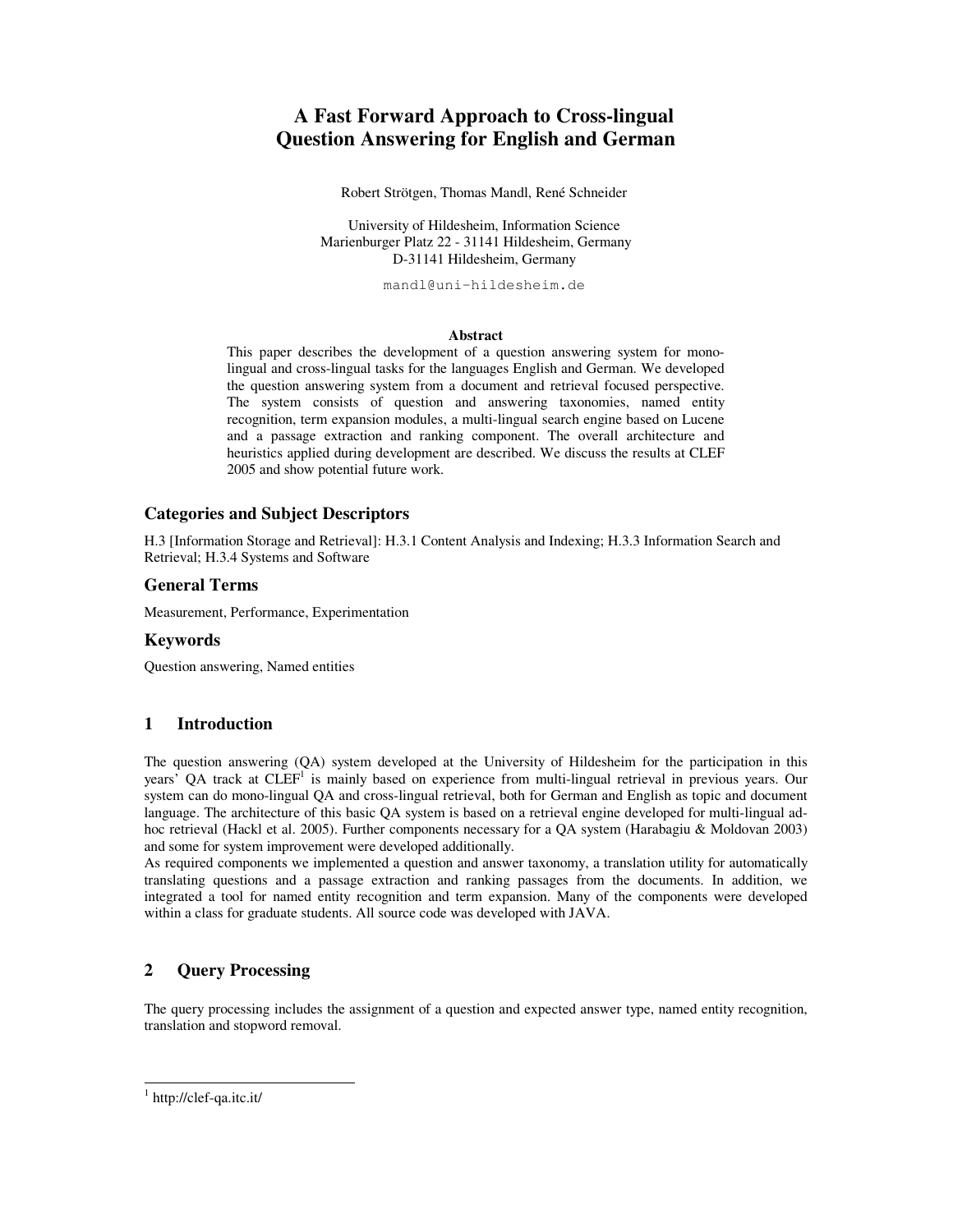#### **2.1 Question and Answer Taxonomies**

A question taxonomy based on the questions of previous QA tracks (Magnini et al. 2005) was developed. It contains eleven question classes and several subclasses for the question types WHO, HOW, WHAT and WHERE and the corresponding answer classes.

An evaluation based on the CLEF QA topics form the years 2003 and 2004 showed that overall, for 73% of the questions, the answer category was assigned correctly. For further 14%, the categorization was partly correct and for another14% of the questions, a wrong category was assigned. The taxonomy was most reliable for the question types WHEN, WITH WHAT and FOR WHAT. Questions starting with WHAT were categorized worst.

#### **2.2 Named Entity Recognition**

Previously, we analyzed the impact of named entities on query performance in ad-hoc retrieval and found, that queries are often solved better when named entities are present (Mandl & Womser-Hacker 2005). As a consequence, we included named entity recognition from the beginning. The goal was, to identify named entities and to create a separate index for them. An analysis of three named entity recognition systems on the CLEF topics showed that the performance is satisfying and can be improved by training (Mandl et a.. 2005).

LingPipe<sup>2</sup> was used as a basic tool. Lingpipe applies a statistical machine learning approach to named entitiy recognition and categorization. For training LingPipe, we used one annotated corpus for each language:

- German: Frankfurter Rundschau with 36 Million word forms (Source: Linguistic Data Consortium,  $LDC<sup>3</sup>)$
- English: Reuters News (810.000 news texts)

An evaluation revealed a recognition rate of 60% for correct recognition and 42% for correct categorization into the following four classes: Person (PER), Organization (ORG), Place (LOC) und Miscellaneous (MISC). Named entity recognition was applied to the queries and to the document corpus.

#### **2.3 Query Translation**

The key component for cross-lingual QA is a translation utility. As underlying systems, we used Babelfish, FreeTranslation and Linguatec<sup>4</sup>. To avoid a large influence of wrongly translated named entities, we replaced all named entities found in the query except for the category MISC with a dummy which was not translated by the translation tools. In addition, the named entities were sent to the translation tool without context subsequently. All translated sentences and terms were collected and only stopwords were removed.

#### **2.4 Term Expansion**

For retrieving German answers, the translated keywords were expanded using GermaNet<sup>5</sup>. However, to avoid the addition of too many senses, the expansion was only carried out, when GermaNet included only one meaning of the word under question. For English, the synonym function of WordNet<sup>6</sup> was used to expand all translated terms. The effect of term expansion has not been evaluated for our system yet.

#### **3 Searching and Passage Retrieval**

For stemming, indexing and retrieval we employed Lucene<sup>7</sup> as it has been used in (Hackl et al. 2005). The system searched with the keywords provided and first returned documents. These were split into passages of size of at least 200 including the remainder until the next punctuation mark.

<sup>&</sup>lt;sup>2</sup> http://www.alias-i.com/lingpipe/

<sup>3</sup> http://www.ldc.upenn.edu/

<sup>4</sup> http://babelfish.altavista.com/, http://www.freetranslation.com/, http://www.linguatec.net/online/ptwebtext/

<sup>&</sup>lt;sup>5</sup> http://www.sfs.nphil.uni-tuebingen.de/lsd/

<sup>6</sup> http://wordnet.princeton.edu/doc

<sup>7</sup> http://lucene.apache.org/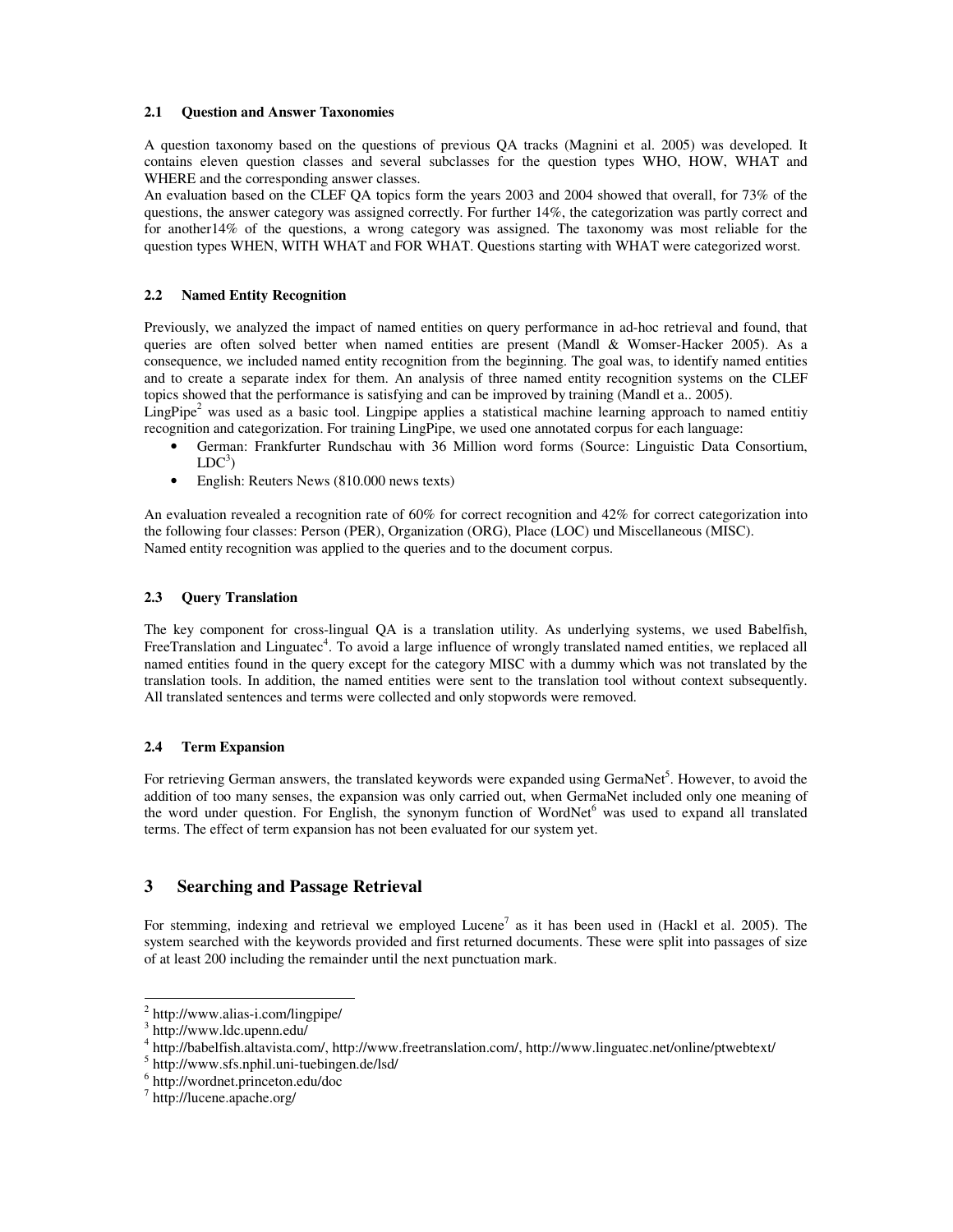These passages were again indexed as documents by Lucene and ranked according to a scoring algorithm which rewards the frequency of occurrence of keywords in the passage (Light et al. 2001). The same set of keywords was used for retrieval and ranking. The top ranked passages are returned. A user interface which allows question input and which shows the top three passages has also been developed.

A few heuristics were implemented to improve performance. We focused on named entities especially.

- If named entity is the expected answer type and there are documents in the answer set which contain named entities of the appropriate type, then only these documents are forwarded to the passage extraction.
- If named entity is the expected answer type the most frequent named entities of the expected type within all passages are determined and the first passages containing these named entities are returned.
- If no answer with named entities is found, then the first 90 characters of the most highly ranked passage are returned.
- Trivial answers are not returned. Answers are considered trivial if they contain only one word, if they consist in the name of a known news agency of if the answer string is a subset of the question string.
- When the expected answer type is named entity, then all named entities in the first 20 passages are extracted and the most frequent named entity is returned.

The confidence weight returned by the system is the retrieval status value returned by Lucene for the returned passage. NIL is returned when no document is found by Lucene and in this case, a confidence value of 1.0 is assigned.

## **4 Experiments and Results**

The quality of the results was only satisfying for definition questions. For this first participation and considering the focus on named entities, this seems acceptable. The results are shown in table 1.

| Languages         | <b>Question Type</b> | Accuracy |
|-------------------|----------------------|----------|
| English -> German | Definition           | 18.00%   |
| English -> German | Factoid              | $0.83\%$ |
| English -> German | All                  | 5.00%    |

**Table 1.** Results for QA system of the University of Hildesheim in 2005

The weak performance is probably due to several reasons. The time and effort dedicated to evaluation was mainly aimed at system stability and the integration of all tools. Parameter tuning based on previous CLEF experiments were not carried out so far. In addition, this year CLEF required a very short answer. Our system returns passages of at least the length 200 and no further processing is done to extract a short answer. This was probably an advantage for our system for definition questions, where the performance was good.

## **5 Outlook**

The system for QA can be improved by further integrating the question analysis and the search process. So far, the knowledge gained from the question in not fully exploited. Furthermore, the system needs to be evaluated more thoroughly.

#### **Acknowledgements**

We would like to acknowledge the work of several students from the University of Hildesheim who implemented the components of the QA system as part of their course work<sup>8</sup>. We also want to thank Maarten de Rijke for his comments on an earlier version of our QA approach.

<sup>8</sup> http://www.uni-hildesheim.de/~rschneid/psws04odqa.html